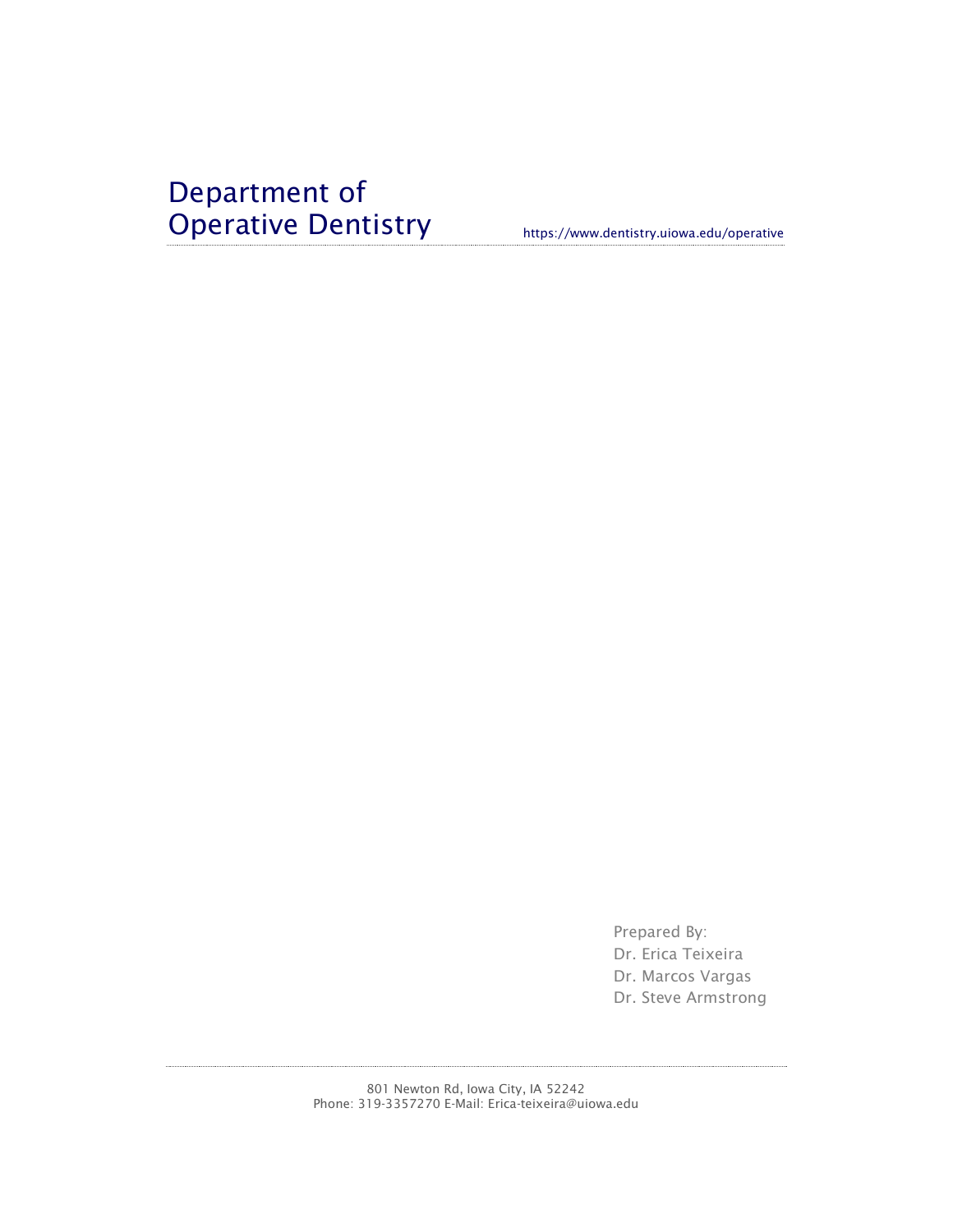# Materials tested

Four composite materials were evaluated for this report as shown below:

| <b>Material</b>                              | Shade          | <b>Type</b>                         | Lot<br>number | <b>Manufacturer</b>        |
|----------------------------------------------|----------------|-------------------------------------|---------------|----------------------------|
| Ecosite Bulk Fill                            | Universal      |                                     | 777198        | <b>DMG</b>                 |
| <b>Filtek One Bulk</b><br><b>Restorative</b> | A <sub>2</sub> | <b>Bulk-Fill</b><br>Nano-filled     | N868903       | 3M                         |
| SonicFill 2                                  | A <sub>2</sub> | <b>Bulk-Fill</b><br>Nano-<br>hybrid | 6591015       | Kerr                       |
| <b>Tetric EvoCeram</b><br><b>Bulk Fill</b>   | <b>IVA</b>     | <b>Bulk-Fill</b><br>Nano-<br>hybrid | W91102        | <b>Ivoclar</b><br>Vivadent |

# Light Transmission

| Depth           | Ecosite Bulk | SonicFill <sub>2</sub> | <b>FiltekOne</b> | Tetric'<br>Evoceram Bulk |
|-----------------|--------------|------------------------|------------------|--------------------------|
| 2mm             | 29.1%        | 12.0%                  | 15.9%            | 23.9%                    |
| 4 <sub>mm</sub> | 9.1%         | 0.0%                   | 0.0%             | 6.9%                     |

Ecosite Bulk Fill showed the highest percentage for light transmission when compared to the other composite materials.

### Depth of Cure

Depth of Cure was determined by Knoop microhardness measurements of the top and bottom surface. Two indentations were performed on each surface, under a 100gf load for 15s. The average of the two was used to calculate the microhardness. Specimens used for the light transmission were used for the measurement of the microhardness. The resulting KHN values were used to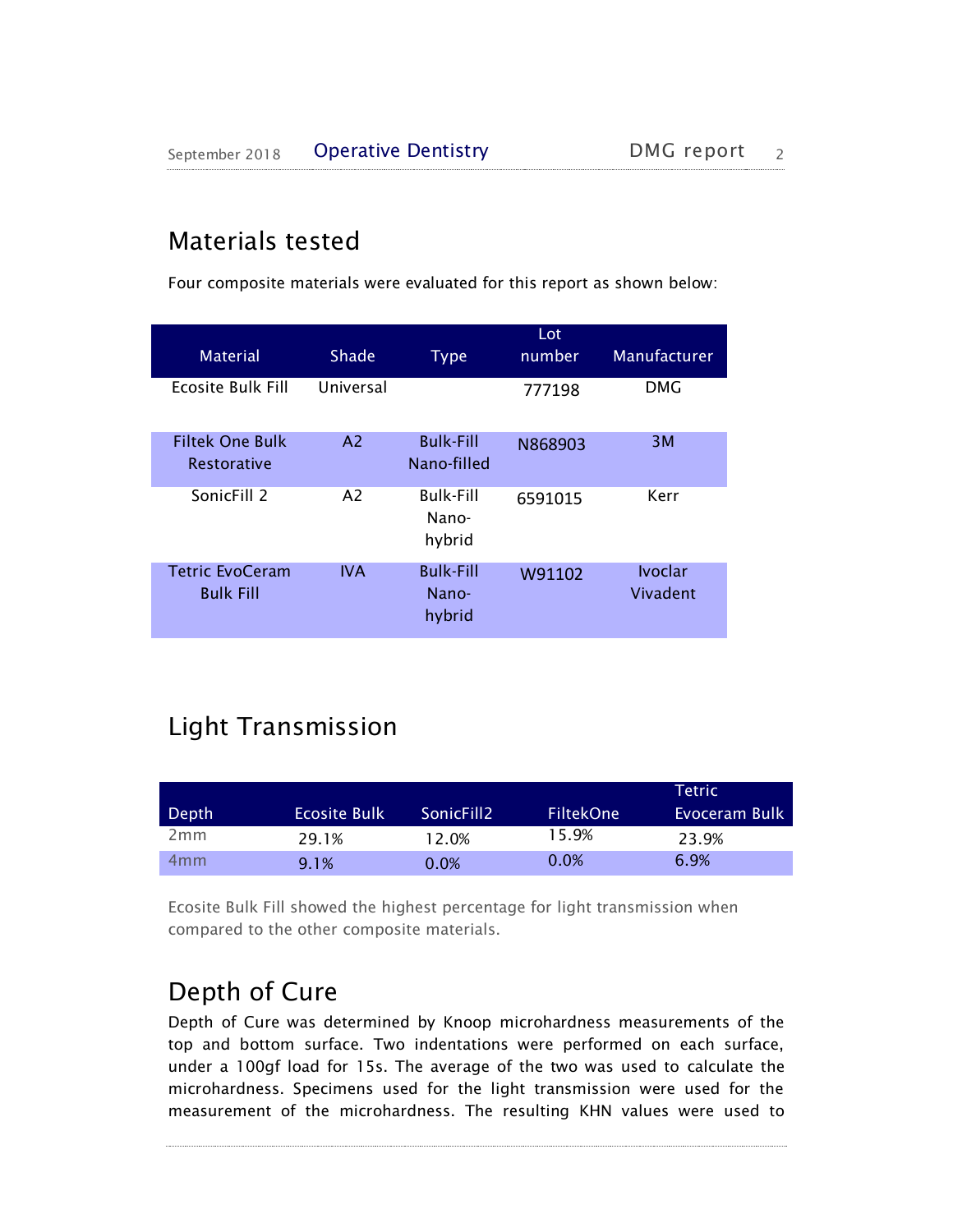estimate the percentage of hardness compared to the top. The values of all materials varied between 62% and 85% for the depth of cure measured by microhardness.

|            |                     |                  |                        | Tetric        |
|------------|---------------------|------------------|------------------------|---------------|
| <b>DOC</b> | <b>Ecosite Bulk</b> | <b>FiltekOne</b> | SonicFill <sub>2</sub> | Evoceram Bulk |
| 2mm        | 69%                 | 71%              | 77%                    | 79%           |
| 4mm        | 75%                 | 76%              | 85%                    | 62%           |

The overall hardness for 4mm (top) samples were 55KHN (Knoop value) for Ecosite Bulk, 51.2KHN for FiltekOne, 53.1 for SonicFill, and 52.4 for Tetric Evoceram.

### Depth of Cure- Solvent Resistance

|                         | mm    | SD    | CM.  |
|-------------------------|-------|-------|------|
| <b>Ecosite BulkFill</b> | 11.06 | 0.54  | 487  |
| SonicFill 2             | 7.25  | 0.18  | 2.46 |
| <b>Filtek One Bulk</b>  | 9.19  | 0.13  | 1.46 |
| <b>Tetric Evoceram</b>  | 9.30  | 0 1 5 | 1.56 |

Ecosite Bulk Fill showed the highest depth of cure when compared to the other composite materials measured by solvent resistance.

### Roughness and Gloss

A stainless steel mold was used to fabricate the specimens with an average thickness of approximately 1.2mm thickness. Specimens were cured for 40s (at 1,000mW/Cm<sup>2</sup> ). Samples were polished after 48 hours in storage. Samples were polished with silicon paper 600 and 800 grit, followed by polishing using Kerr rubber points (blue and grey) under water spray. Samples were cleaned and dried before measurement was performed.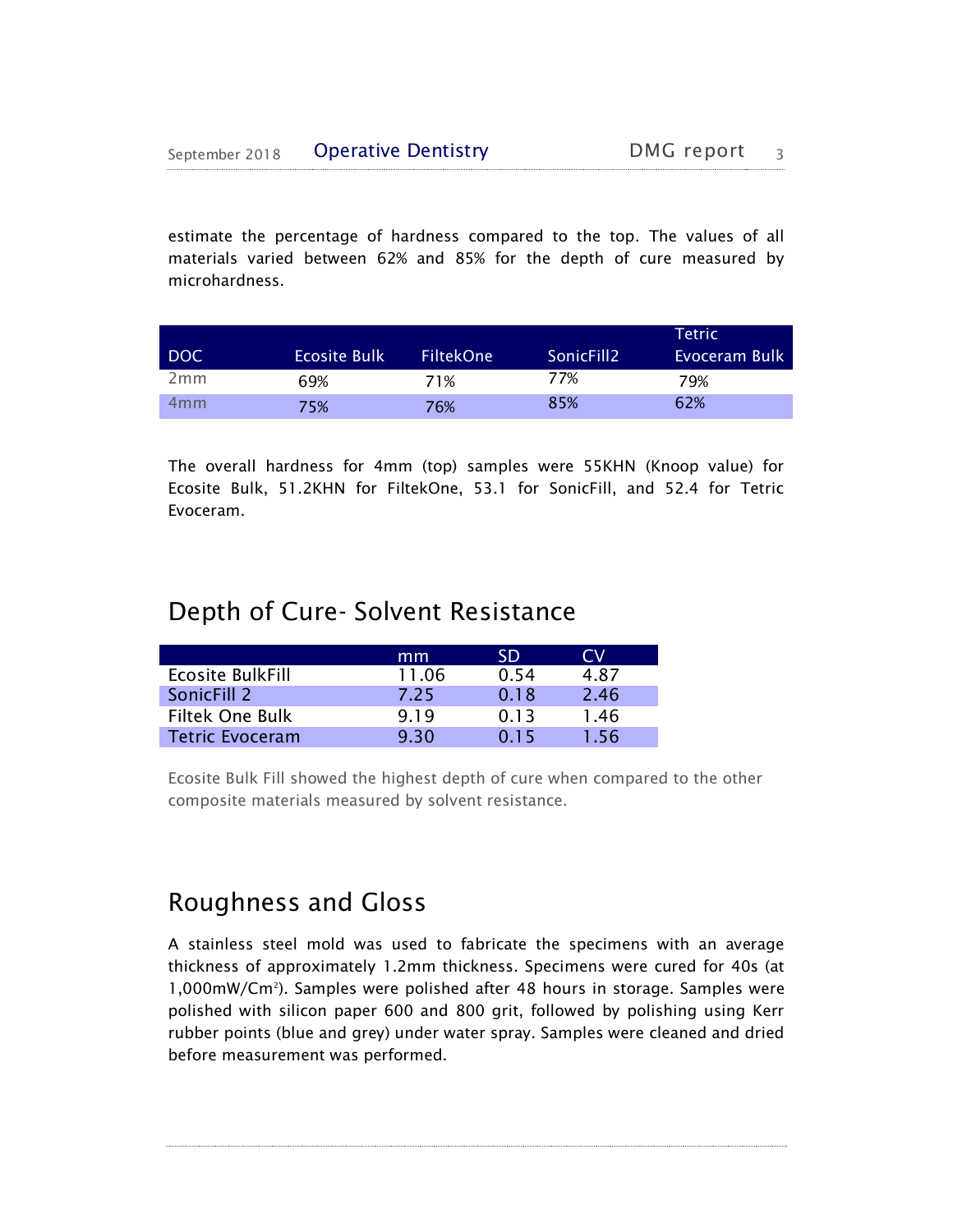Average Gloss units for unpolished composite averaged 90 units for all composites. Gloss units were similar for most groups, with SonicFill 2 being the lowest of the composite tested.

| Material (n=6)                   | Average<br>Gloss<br>Units(SD) |
|----------------------------------|-------------------------------|
| Ecosite Bulk Fill                | 67.0(5.4)                     |
| <b>Filtek One Bulk Fill</b>      | 72.4 (8.0)                    |
| Sonic Fill2                      | 46.9(6.1)                     |
| <b>Tetric EvoCeram Bulk Fill</b> | 62.8(4.4)                     |

Roughness values are displayed in nm. Ecosite BulkFill showed the lowest roughness values among the composites tested. The other groups presented a higher Ra value. Roughness was measured using a 3-D Optic Profiling System (WYKO NT 1100-VEECO) under vertical shift interference. Two measurements were performed on each specimen.

| Material $(n=6)$                 | Average Roughness in nm (SD) |
|----------------------------------|------------------------------|
| Ecosite Bulk Fill                | 67.2 (11.5)                  |
| <b>Filtek One Bulk Fill</b>      | 162.3(37.3)                  |
| Sonic Fill <sub>2</sub>          | 165.9 (76.2)                 |
| <b>Tetric EvoCeram Bulk Fill</b> | 187.31 (19.1)                |

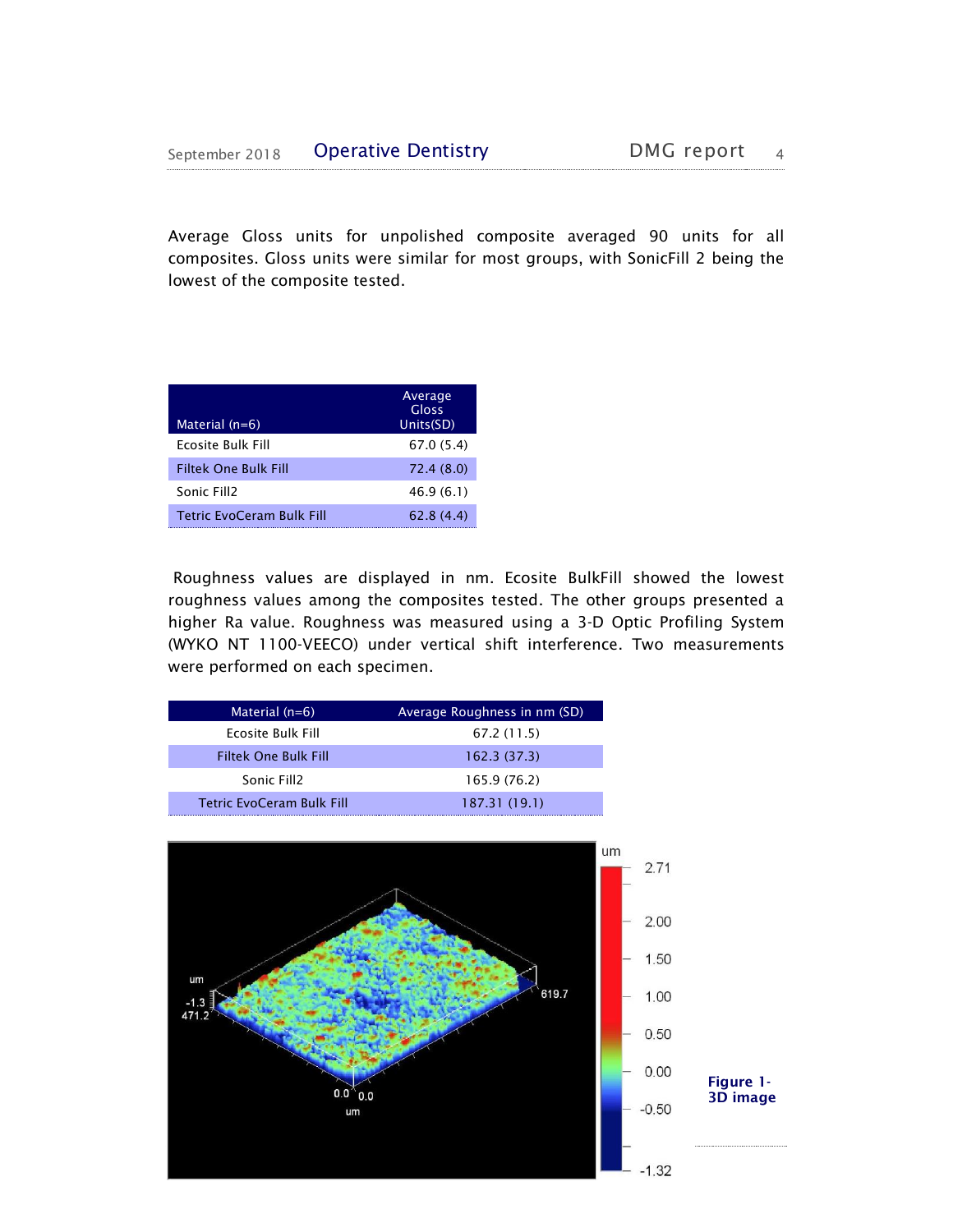

of SonicFill2 (Ra=181 nm) Figure 2--3D image of Ecosite Bulk Fill surface (Ra=69.2 nm)

# Micro CT Scan-Marginal Adaption

Class II preparations were performed in molars and the teeth were restored with the four composite materials tested. The teeth were scanned with a Xradia Versa 3D XRM-520, Zeiss, Germany. The x-ray settings were as follows: voltage (kV): 140, power (watts): 8, rotation: 360, projections: 1601, exposure time (seconds): 1.25, objective: 0.4x, reconstructed pixel size: 25 microns.

Differences in density of the material were observed, with materials showing proper marginal adaptation, based on qualitative observation.(see images)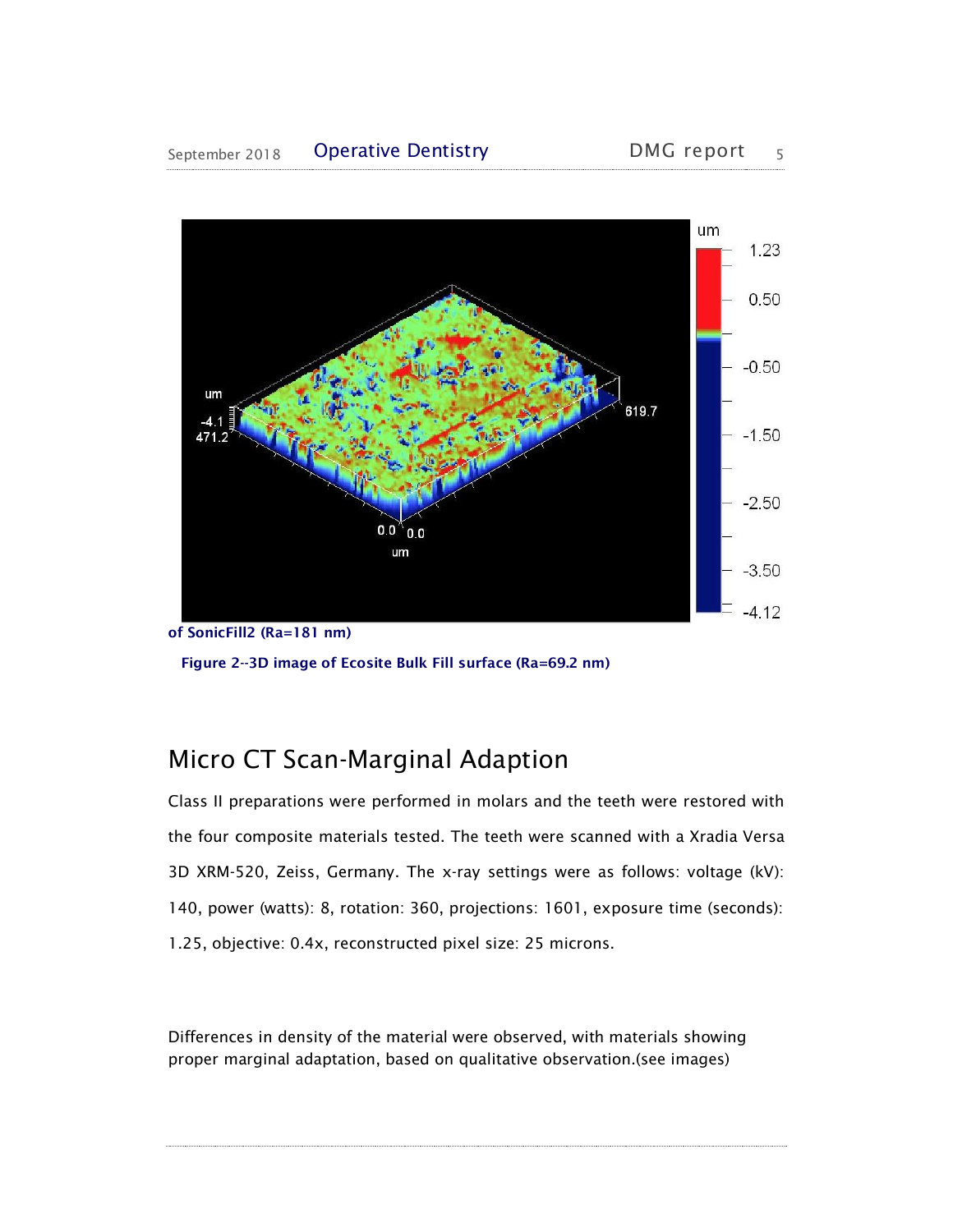

Figure 2-Ecosite Bulk Fill Cross Sectional Image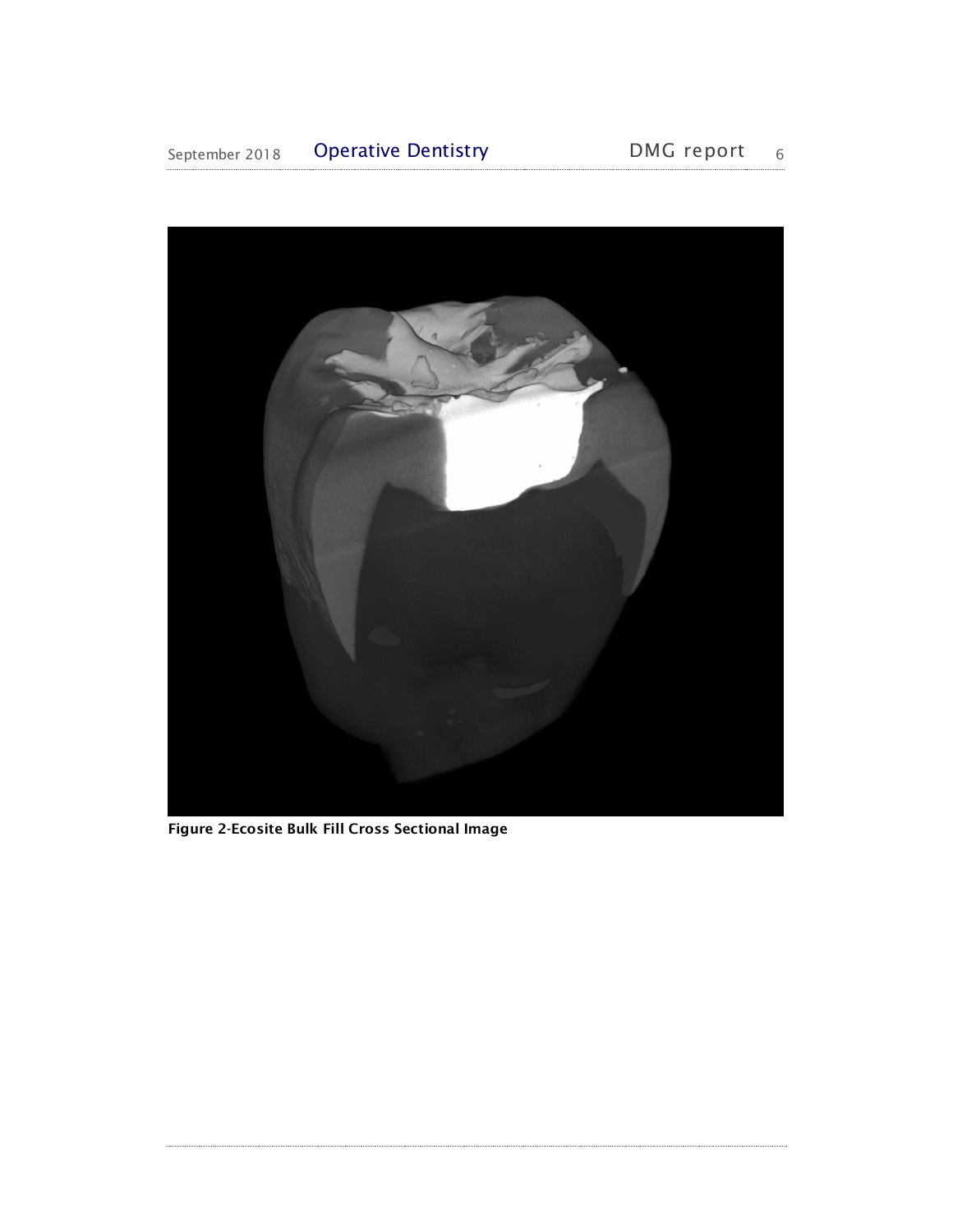#### September 2018 Operative Dentistry DMG report 7



Figure 3-Ecosite BulkFill MOD restoration



Figure 4- Tetric EVoCeram Bulk Fill